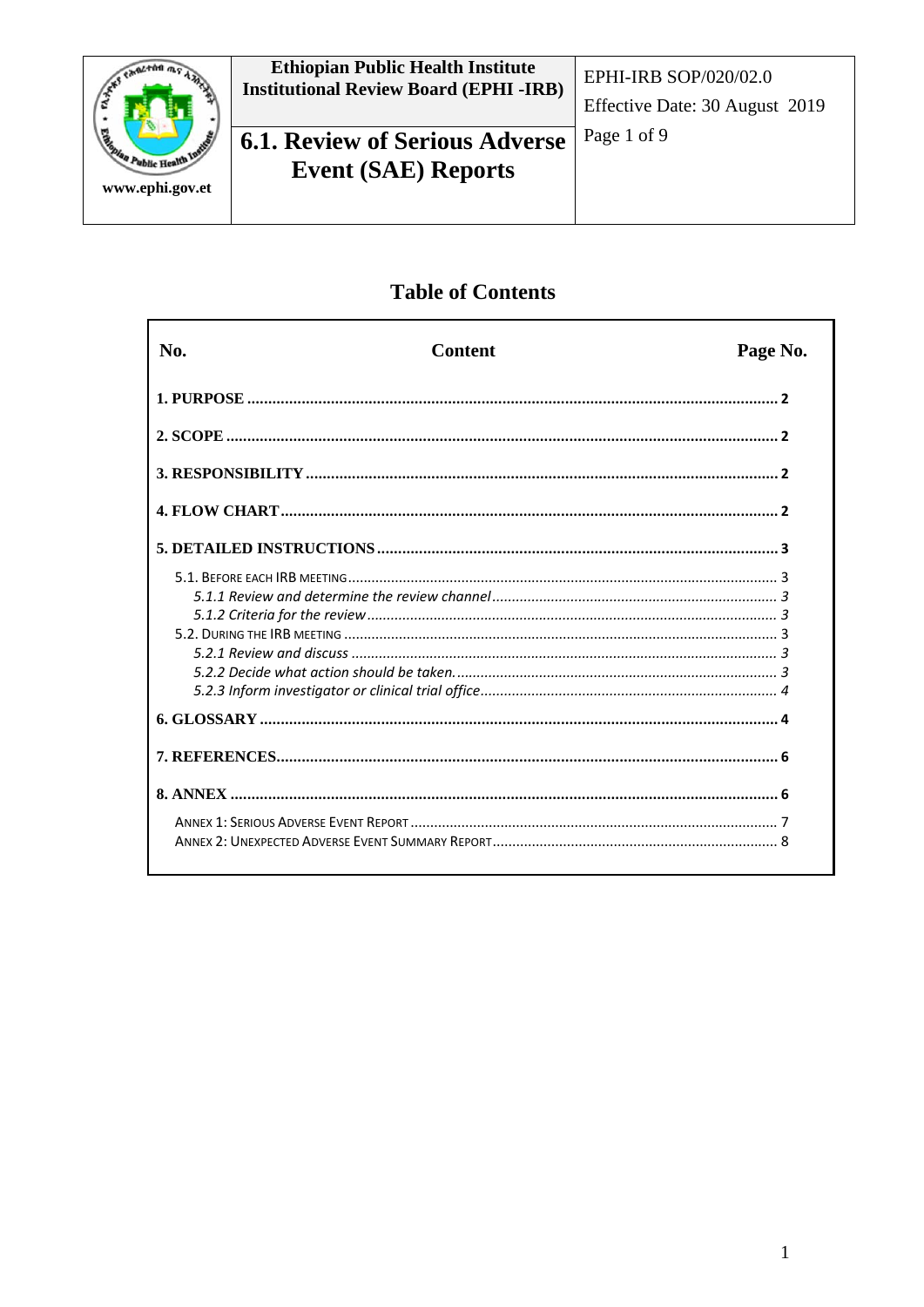

# **6.1. Review of Serious Adverse** Page 2 of 9 **Event (SAE) Reports**

### <span id="page-1-0"></span>**1. Purpose**

The purpose of this SOP is to describe the procedures for the review of initial and follow-up reports of serious adverse events and unexpected events for any active study reported to IRB for any study approved by the IRB.

## <span id="page-1-1"></span>**2. Scope**

This SOP applies to the review of SAE and unexpected events reports submitted by investigators, Data Safety Monitoring Board (DSMB), sponsor, local safety monitor, IRB members or other concerned parties.

## <span id="page-1-2"></span>**3. Responsibility**

It is the responsibility of the IRB to review all SAEs and unexpected event reported to the IRB in a timely manner.

## <span id="page-1-3"></span>**4. Flow Chart**

| No.                         | <b>Activity</b>                               | <b>Responsibility</b>              |
|-----------------------------|-----------------------------------------------|------------------------------------|
|                             | <b>Before an IRB meeting</b>                  |                                    |
|                             | <b>SAE</b> related activities                 | IRB/Secretariat Office/SERO        |
| $\mathcal{D}_{\mathcal{L}}$ | Review and determine the review channel       | IRB/Secretariat Office/SERO        |
| 3                           | <b>CRITERIA FOR THE REVIEW</b>                | <b>IRB/Secretariat Office/SERO</b> |
| $\overline{4}$              | During the IRB meeting                        | <b>IRB</b>                         |
| $\overline{\phantom{1}}$    | Review and discuss                            | IRB / Chairperson                  |
| 6                           | Decide what action should be taken.           | IRB / Chairperson                  |
|                             | Inform investigator or clinical trial office. | SERO/Chairperson                   |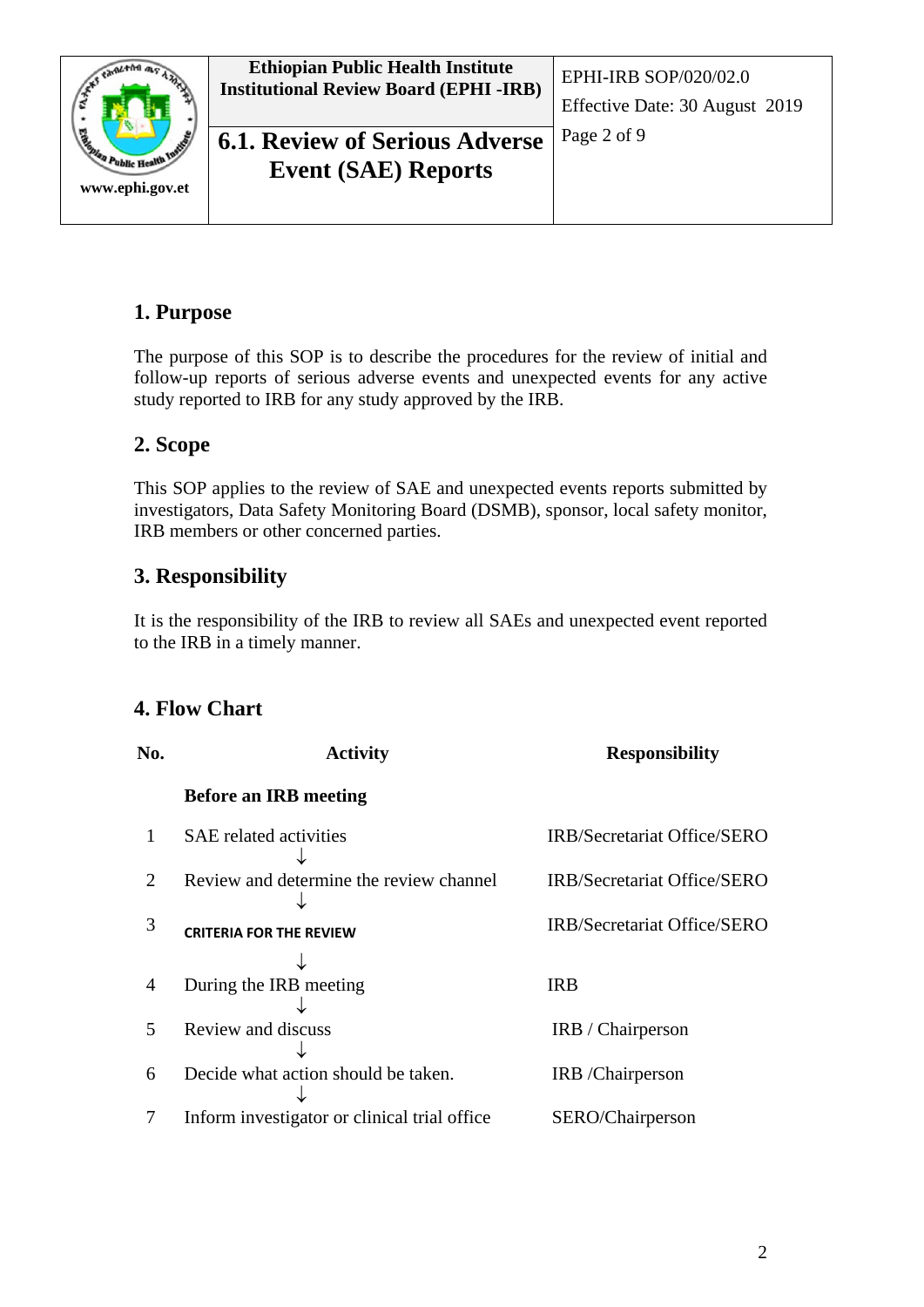

Page 3 of 9 **6.1. Review of Serious Adverse Event (SAE) Reports**

### <span id="page-2-0"></span>**5. Detailed instructions**

### <span id="page-2-2"></span><span id="page-2-1"></span>**5.1. Before each IRB meeting**

#### **5.1.1 Review and determine the review channel**

• IRB Secretariat or members review the reporter's assessment to determine whether the report requires review by full Board or; expedited by the chairperson or other qualified IRB member(s) or reviewer

#### <span id="page-2-3"></span>**5.1.2 Criteria for the review**

- The **review criteria** are as follows:
	- Assessment of adverse experience is unknown or unlikely
	- Report is forwarded to the Chairperson for review and determination if report should be reviewed at the convened meeting by full Board
- Assessment of adverse experience is possibly caused by, or probably caused by the investigational product
	- The report is added to the agenda for review at a convened meeting by full Board
- An adverse experience/IND Safety Report has been previously seen by full Board but being resubmitted by another investigator participating in the multi-study site (as part of a multi-center/site study), or is offsite
	- This notification does not require full Board review
	- Reviewed by the Chairperson or other qualified IRB members and secretariat

#### <span id="page-2-5"></span><span id="page-2-4"></span>**5.2. During the IRB meeting**

#### **5.2.1 Review and discuss**

- After reading and reviewing the report, the Chairperson or designee entertains discussion on the study and similar adverse experiences or advisories.
- If appropriate to the discussions, the Chairperson or another Board member may call for a consensus on whether to:
- No Further Action Required,
- Request Information,
- Recommend Further Action

#### <span id="page-2-6"></span>**5.2.2 Decide what action should be taken.**

• If any of the above actions are taken, the IRB Secretariat or designee notifies the investigator of the action taken.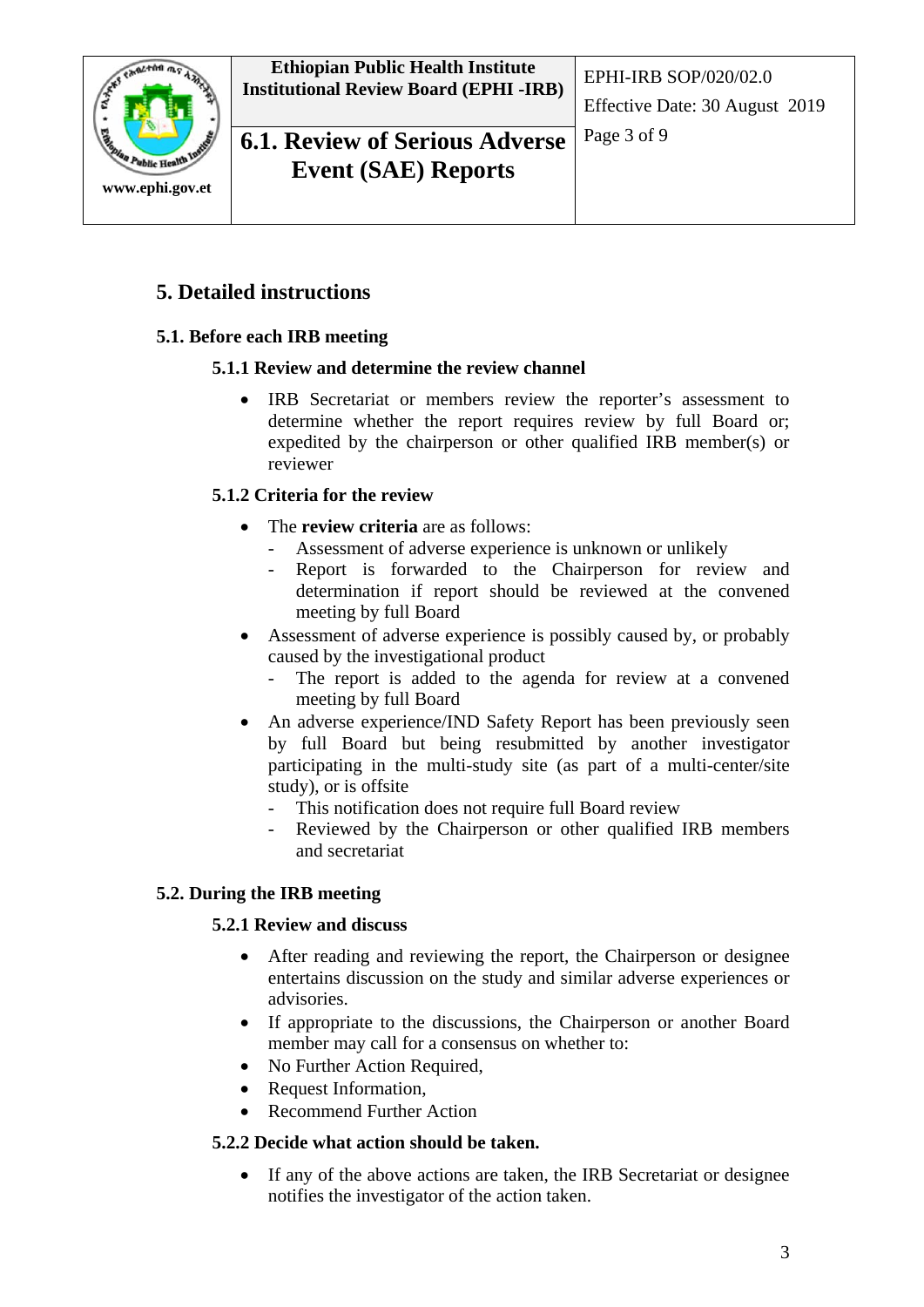

**Ethiopian Public Health Institute Institutional Review Board (EPHI -IRB)** EPHI-IRB SOP/020/02.0

**6.1. Review of Serious Adverse** | Page 4 of 9 **Event (SAE) Reports**

• If the IRB *takes no action*, a notation is made in the minutes and the study is allowed to continue.

#### <span id="page-3-0"></span>**5.2.3 Inform investigator or clinical trial office**

- The IRB secretariat member drafts a formal letter to the investigators or the clinical trial office to notify them of the action they should take according to the IRB decision.
- Get the Chairperson to approve, sign and date the letter.
- Send the letter and record the delivery date.

#### <span id="page-3-1"></span>**6. Glossary**

**Adverse Drug Reaction** In the pre-clinical experience with a new medicinal product or its new usages, particularly as the therapeutic dose(s) may not established all noxious or unintended responses to the product related to any dose should be considered adverse drug reactions. The phrase "responses to a medicinal product" means that a causal relationship between the product and the adverse event is at least a reasonable possibility, i.e., the relationship can not be ruled out.

> Regarding marketed products, a response to a product which is noxious and unintended and which occurs at doses normally used in man for prophylaxis, diagnosis or therapy of diseases or for modification of physiological function.

- **Adverse Event** Any untoward medical occurrence in a patient or clinical investigation participant administered an investigational product and which does not necessarily have a causal relationship with this treatment. The adverse event can therefore be any unfavorable or unintended sign or experience associated with the use of the investigational product, whether or not related to the product.
- **IND** Investigational New Drugs means substances with potential therapeutic actions during the process of scientific studies in human in order to verify their potential effects and safety for human use and to get approval for marketing.
- **SAE (SERIOUS ADVERSE**  The adverse event is SERIOUS and should be reported when the patient outcome is:
	- **Death** Report if the patient's death is suspected as being a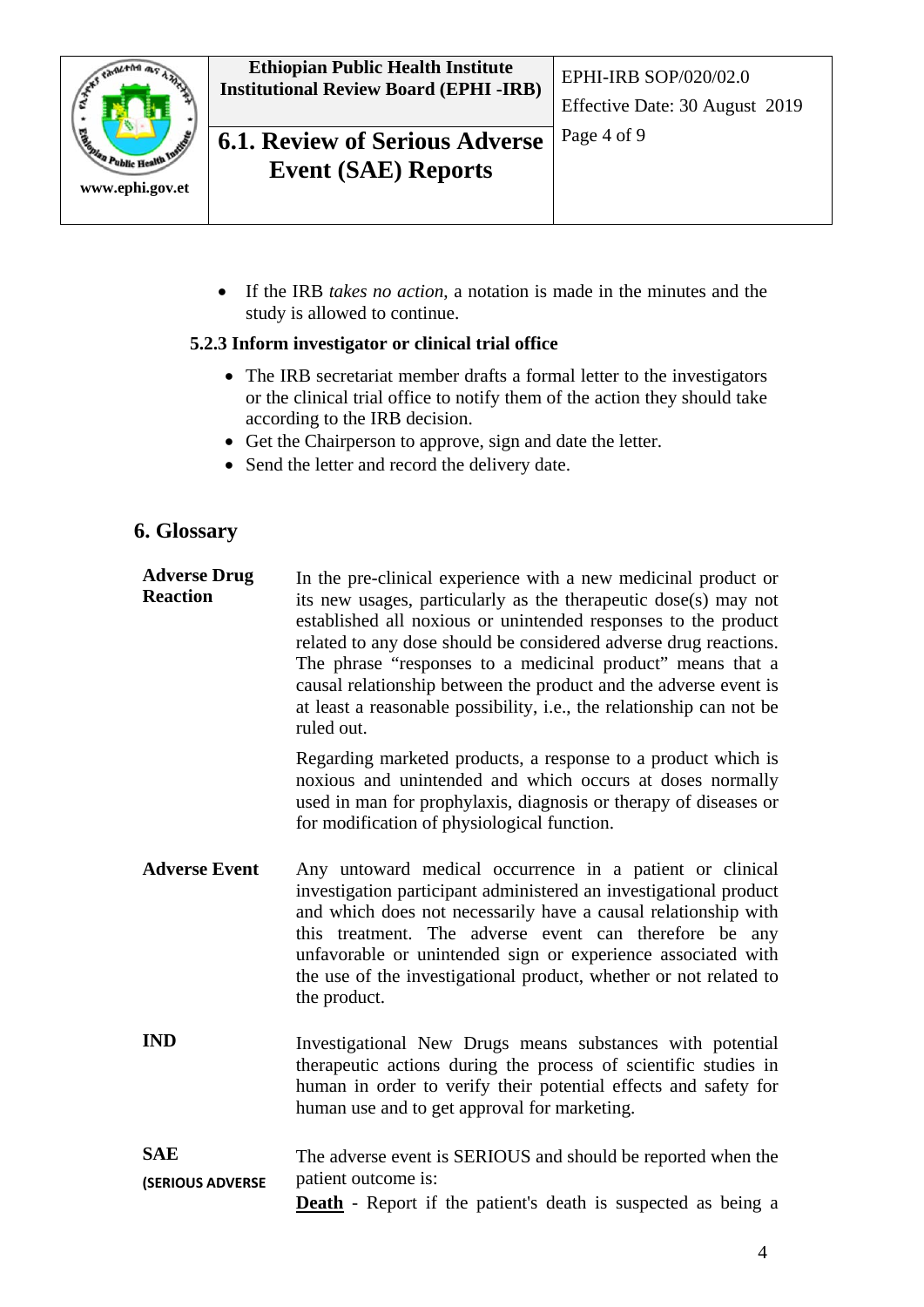

## Page 5 of 9 **6.1. Review of Serious Adverse Event (SAE) Reports**

**EVENT)** direct outcome of the adverse event.

**Life-Threatening**: Report if the patient was at substantial risk of dying at the time of the adverse event or it is suspected that the use or continued use of the product would result in the patient's death.

Effective Date: 30 August 2019

*Examples: Pacemaker failure; gastrointestinal hemorrhage; bone marrow suppression; infusion pump failure which permits uncontrolled free flow resulting in excessive drug dosing.* 

**Hospitalization** (initial or prolonged): Report if admission to the hospital or prolongation of a hospital stay results because of the adverse event.

*Examples: Anaphylaxis; pseudomembranous colitis; or bleeding causing or prolonging hospitalization.*

**Disability:** Report if the adverse event resulted in a significant, persistent, or permanent change, impairment, damage or disruption in the patient's body function/structure, physical activities or quality of life.

*Examples: Cerebrovascular accident due to druginduced hypercoagulability; toxicity; peripheral neuropathy.* 

**Congenital Anomaly**: Report if there are suspicions that exposure to a medical product prior to conception or during pregnancy resulted in an adverse outcome in the child.

*Examples: Vaginal cancer in female offspring from diethylstilbestrol during pregnancy; malformation in the offspring caused by thalidomide.* 

**Requires Intervention to Prevent Permanent Impairment or Damage**: Report if suspect that the use of a medical product may result in a condition which required medical or surgical intervention to preclude permanent impairment or damage to a patient.

*Examples: Acetaminophen overdose-induced hepatotoxicity requiring treatment with acetylcysteine to prevent permanent damage; burns from radiation equipment requiring drug therapy; breakage of a screw requiring replacement of hardware to prevent malunion of a fractured long bone.*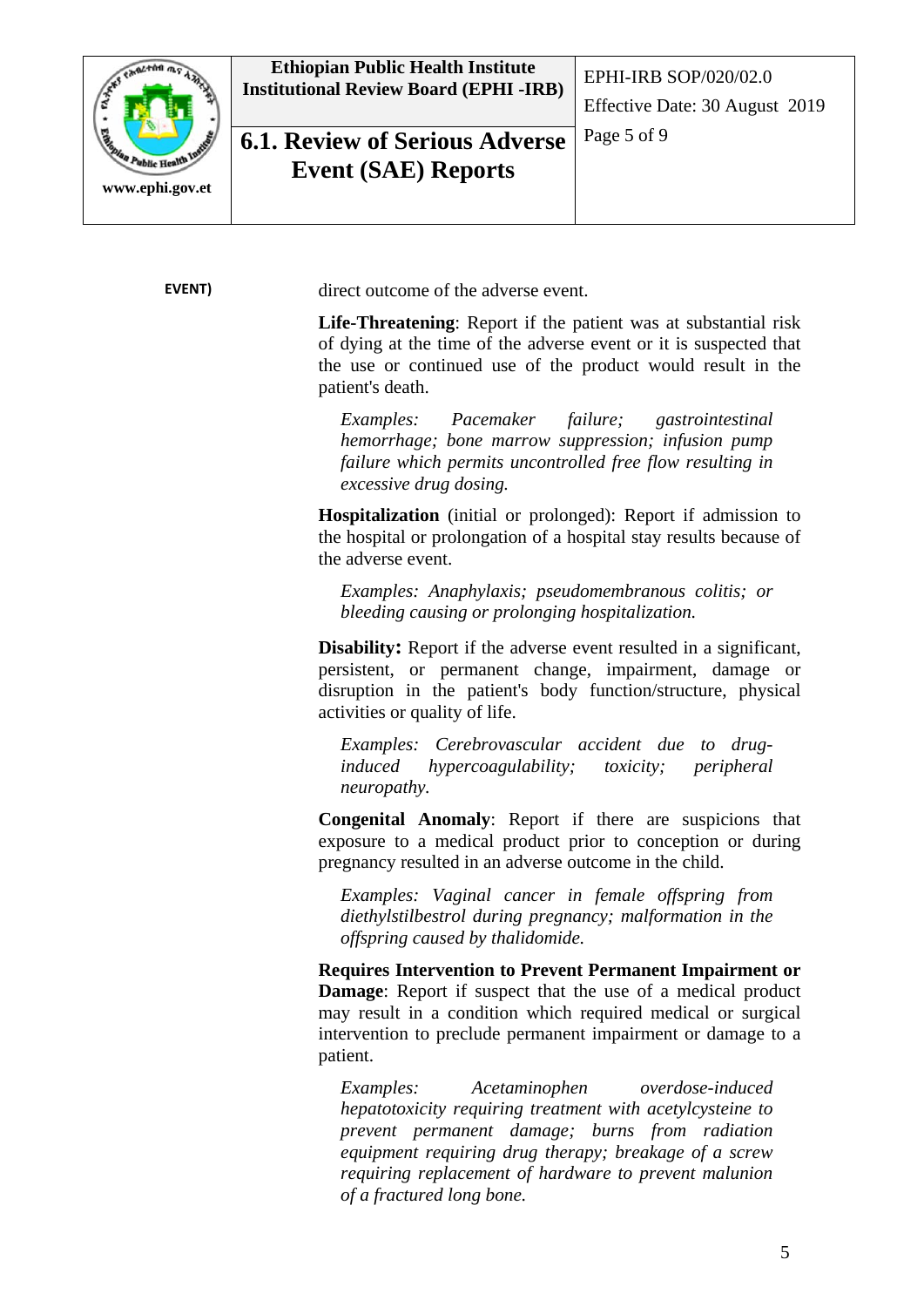

Unexpected ADR Unexpected Adverse Drug Reaction is an adverse reaction, the nature or severity of which is not consistent with the informed consent / information sheets or the applicable product information (e.g., investigator's brochure for the unapproved investigational product or package insert / summary of product characteristics for an approved product.

### <span id="page-5-0"></span>**7. References**

- 1. World Health Organization, Standards and Operational Guidance for Ethics Review of Health-Related Research with Human Participant, 2011.
- 2. International Council for Harmonization of Technical Requirements for Pharmaceuticals for Human Use Guidance for Good Clinical Practice (ICH GCP) E6(R2), 2016.

### <span id="page-5-1"></span>**8. Annex**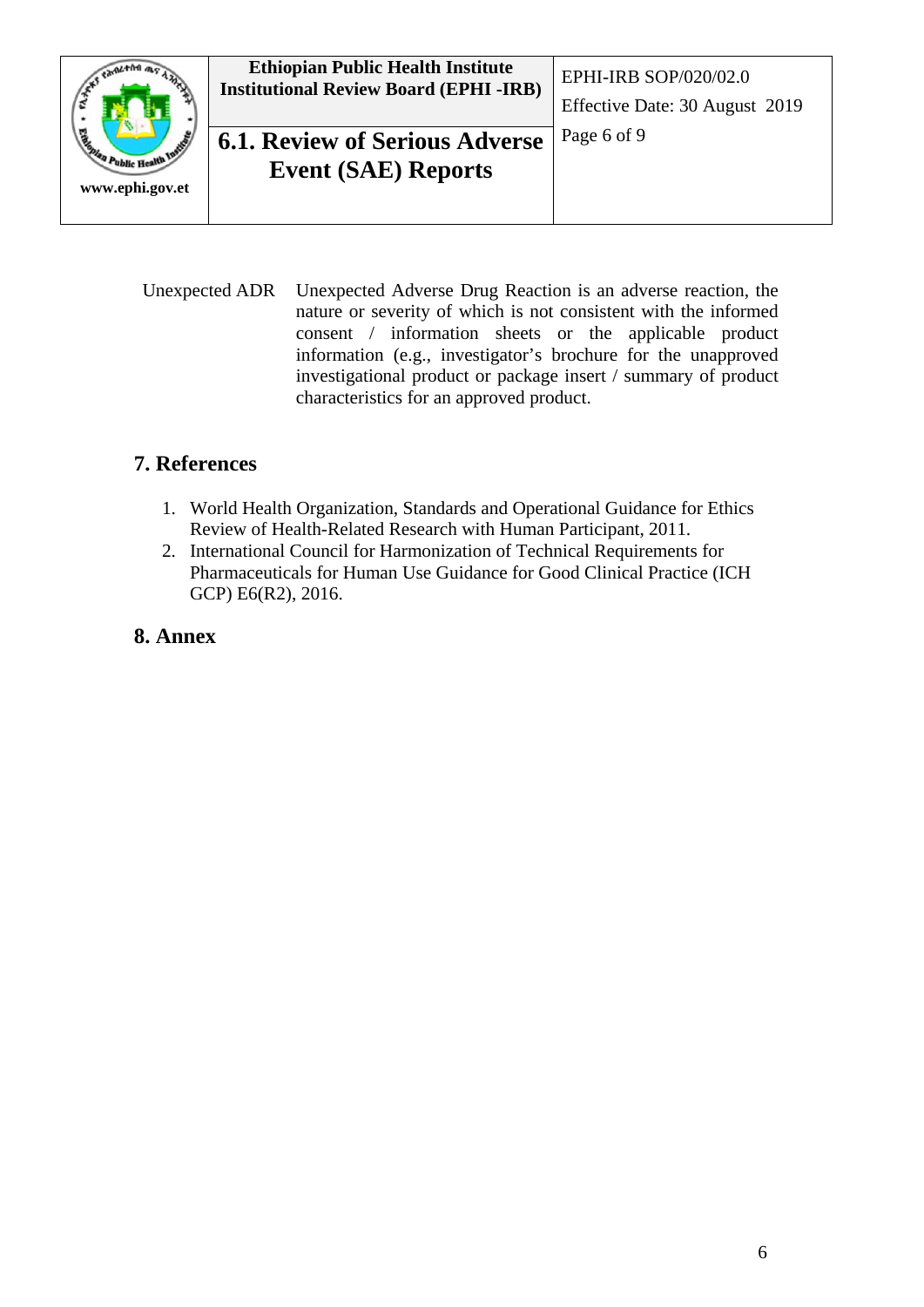

<span id="page-6-0"></span>

|                                                                                                                                                      |  |                                                                                             |                                              | Annex 1: Serious Adverse Event Report<br>(EPHI-IRB AF 01-020/02.0) |
|------------------------------------------------------------------------------------------------------------------------------------------------------|--|---------------------------------------------------------------------------------------------|----------------------------------------------|--------------------------------------------------------------------|
| Protocol No.: EPHI-IRB-[                                                                                                                             |  |                                                                                             |                                              |                                                                    |
|                                                                                                                                                      |  | Report Date:<br>$\Box$ initial $\Box$ follow-up<br>Onset date:<br>Date of first use:        |                                              |                                                                    |
| Study participant's initial/number:                                                                                                                  |  | Age:                                                                                        | Male                                         | Female                                                             |
| Study participant's history:                                                                                                                         |  | Laboratory findings:                                                                        |                                              |                                                                    |
| SAE:                                                                                                                                                 |  | Treatment:<br>Outcome:                                                                      | resolved                                     | on-going                                                           |
| Seriousness:<br>Death<br><b>LIFE THREATENING</b><br>Hospitalization $-O$ initial $O$ prolong<br>Disability / Incapacity<br><b>Congenital Anomaly</b> |  | Not related<br>Possibly<br>Probably<br>Definitely related<br>Unknown                        | Relation to O Drug O Device O study          |                                                                    |
| Changes to the protocol recommended?<br>Changes to the informed consent form<br>recommended?                                                         |  | $\overline{N_{O}}$<br>N <sub>0</sub>                                                        | Yes, attach proposal<br>Yes, attach proposal |                                                                    |
| Decision                                                                                                                                             |  | No Further Action Required<br><b>Request Information</b><br><b>Recommend Further Action</b> |                                              |                                                                    |

| .      |
|--------|
| ACUOII |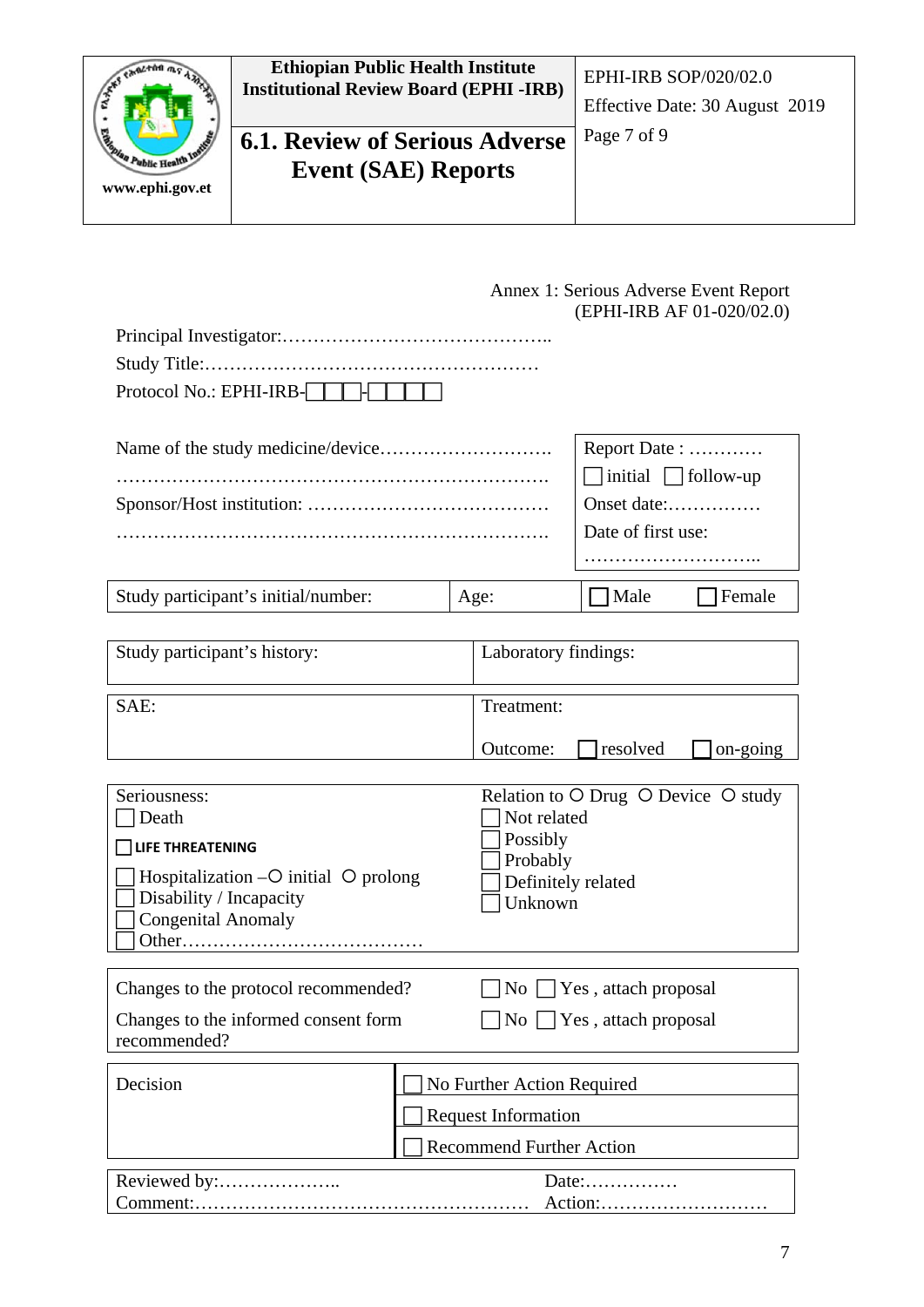| ۰                                                                              | <b>Ethiopian Public Health Institute</b><br><b>Institutional Review Board (EPHI-IRB)</b> | <b>EPHI-IRB SOP/020/02.0</b><br>Effective Date: 30 August 2019 |
|--------------------------------------------------------------------------------|------------------------------------------------------------------------------------------|----------------------------------------------------------------|
| <b>Casola</b><br><b>O Public Health Indian (St. 1988)</b> 6<br>www.ephi.gov.et | <b>6.1. Review of Serious Adverse</b><br><b>Event (SAE) Reports</b>                      | Page 8 of 9                                                    |

#### Annex 2: Unexpected Adverse Event Summary Report EPHI-IRB AF 02-020/02.0

| Protocol No.: EPHI-IRB-NUM-NUMBI |
|----------------------------------|
| This report covers the period :  |
|                                  |

<span id="page-7-0"></span>

| # | Description of Unexpected<br><b>Adverse Events</b> | Date of<br>Event<br>(D/M/Y) | Date start<br>and end of<br>Tx<br>(D/M/Y) | $\mathbf{F}$<br><b>or</b><br>M | Initial | Age<br>(Y) | Serious<br>Yes<br>No | Related to<br>Study<br>Yes<br>No. | Concomitant<br>medication | Intervention |
|---|----------------------------------------------------|-----------------------------|-------------------------------------------|--------------------------------|---------|------------|----------------------|-----------------------------------|---------------------------|--------------|
|   |                                                    |                             |                                           |                                |         |            |                      |                                   |                           |              |
|   |                                                    |                             |                                           |                                |         |            |                      |                                   |                           |              |
|   |                                                    |                             |                                           |                                |         |            |                      |                                   |                           |              |